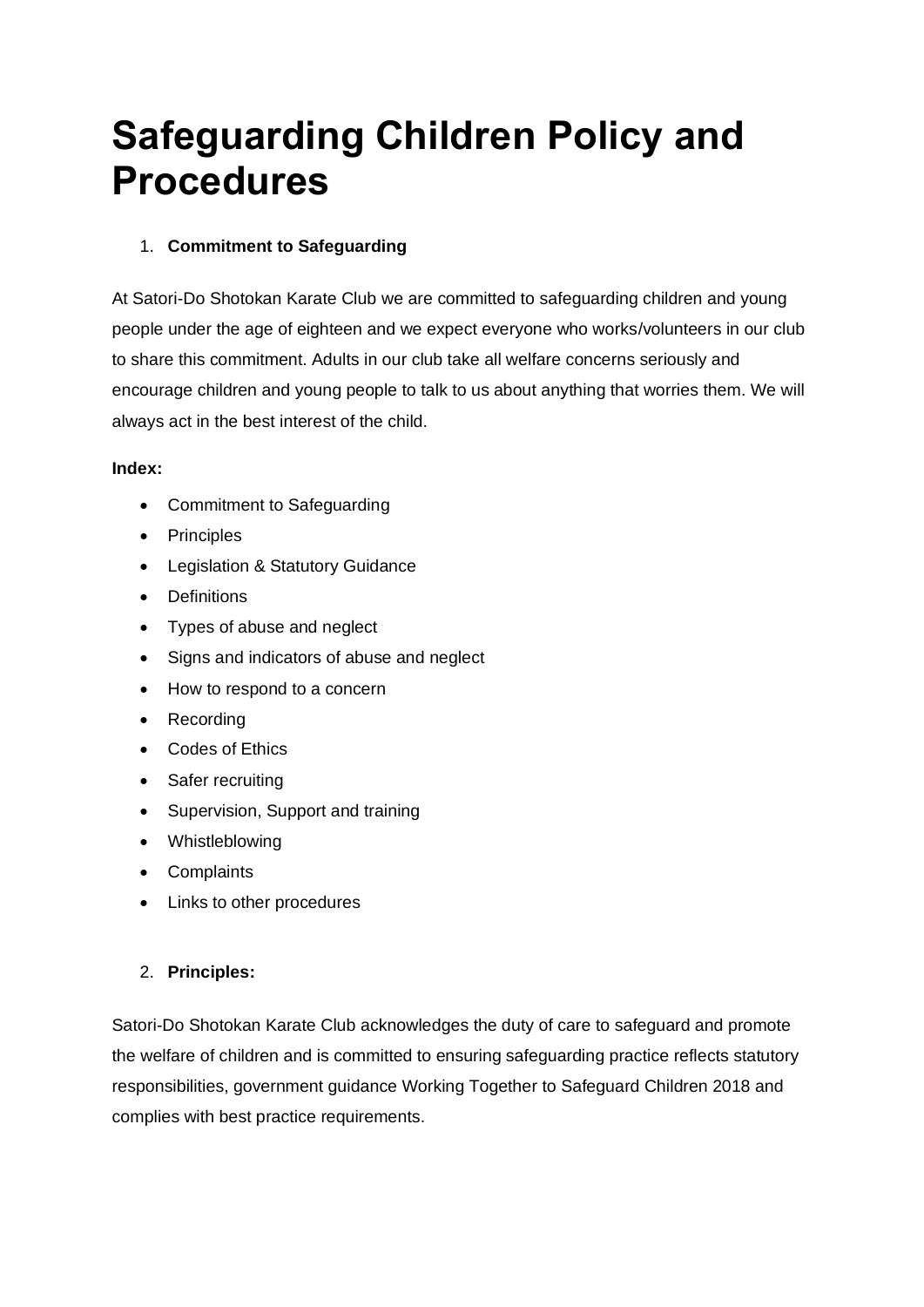The policy recognises that the welfare and interests of children are paramount in all circumstances. It aims to ensure that regardless of age, ability or disability, gender reassignment, race, religion or belief, sex or sexual orientation, socio-economic background, all children:

- Have a positive and enjoyable experience in a safe and child centered environment.
- Are protected from abuse whilst participating in activity organised within Satori-Do Shotokan Karate Club premises or outside.

Satori-Do Shotokan Karate Club acknowledges that some children, including disabled children and young people or those from ethnic minority communities, can be particularly vulnerable to abuse and we accept the responsibility to take reasonable and appropriate steps to ensure their welfare. As part of our safeguarding policy Satori-Do Shotokan Karate Club will:

- Promote and prioritise the safety and wellbeing of children and young people.
- Ensure all senior instructors and volunteers understand their roles and responsibilities in respect of safeguarding and is provided with appropriate learning opportunities to recognise, identify and respond to signs of abuse, neglect and other safeguarding concerns relating to children and young people.
- Ensure appropriate action is taken in the event of incidents/concerns of abuse and support provided to the individual/s who raise or disclose the concern.
- Ensure that confidential, detailed and accurate records of all safeguarding concerns are maintained and securely stored.
- Prevent the employment/deployment of unsuitable individuals.
- Ensure robust safeguarding arrangements and procedures are in operation.

The policy and procedures will be widely promoted and are mandatory for everyone involved in Satori-Do Shotokan Karate Club. Failure to comply with the policy and procedures will be addressed without delay and may ultimately result in dismissal/exclusion from the organisation.

#### 3. **Legislation & Statutory Guidance:**

- Human Rights Act 1998
- Children Act 1989
- Children Act 2004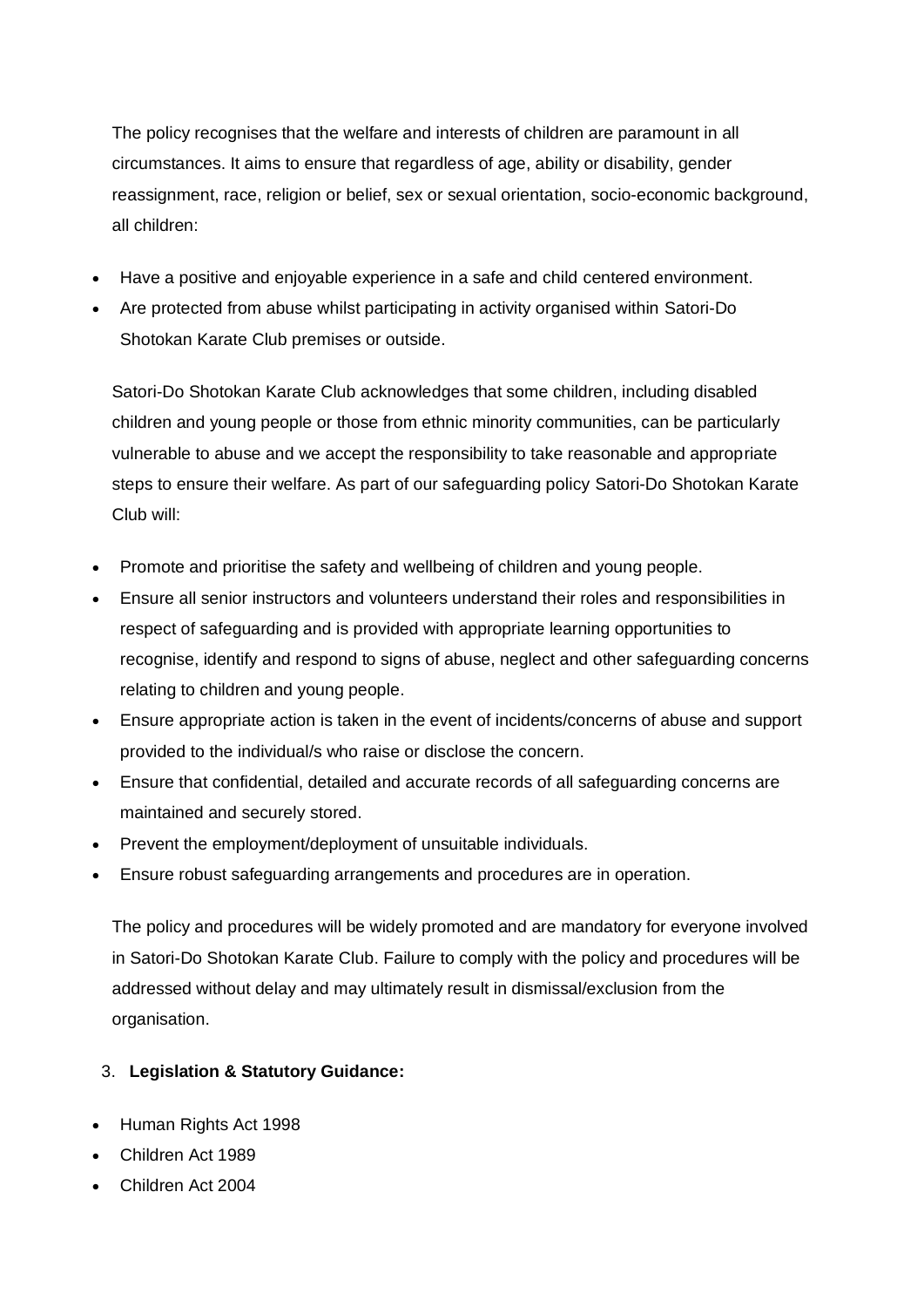- Working Together to Safeguard Children 2018
- Keeping Children Safe in Education 2018
- Sexual Offences Act 2003
- Data Protection Act 2018

# 4. **Definitions:**

In England, Northern Ireland and Wales a child is someone under the age of 18, whether living with their families, in state care, or living independently (Working Together to Safeguard Children 2018).

This generally applies in Scotland but in some cases, for example for parts of the Scottish Child Protection Process it will be 16.

# 5. **Types of Abuse and Neglect (according to Keeping Children Safe in Education 2018)**

All club staff and volunteers should be aware that abuse, neglect and safeguarding issues are rarely standalone events that can be covered by one definition or label. In most cases, multiple issues will overlap with one another.

# **Abuse:**

A form of maltreatment of a child. Somebody may abuse or neglect a child by inflicting harm or by failing to act to prevent harm. Children may be abused in a family or in an institutional or community setting by those known to them or, more rarely, by others. Abuse can take place wholly online, or technology may be used to facilitate offline abuse. They may be abused by an adult or adults or by another child or children. 45.

# **Physical abuse:**

A form of abuse which may involve hitting, shaking, throwing, poisoning, burning or scalding, drowning, suffocating or otherwise causing physical harm to a child. Physical harm may also be caused when a parent or carer fabricates the symptoms of, or deliberately induces, illness in a child.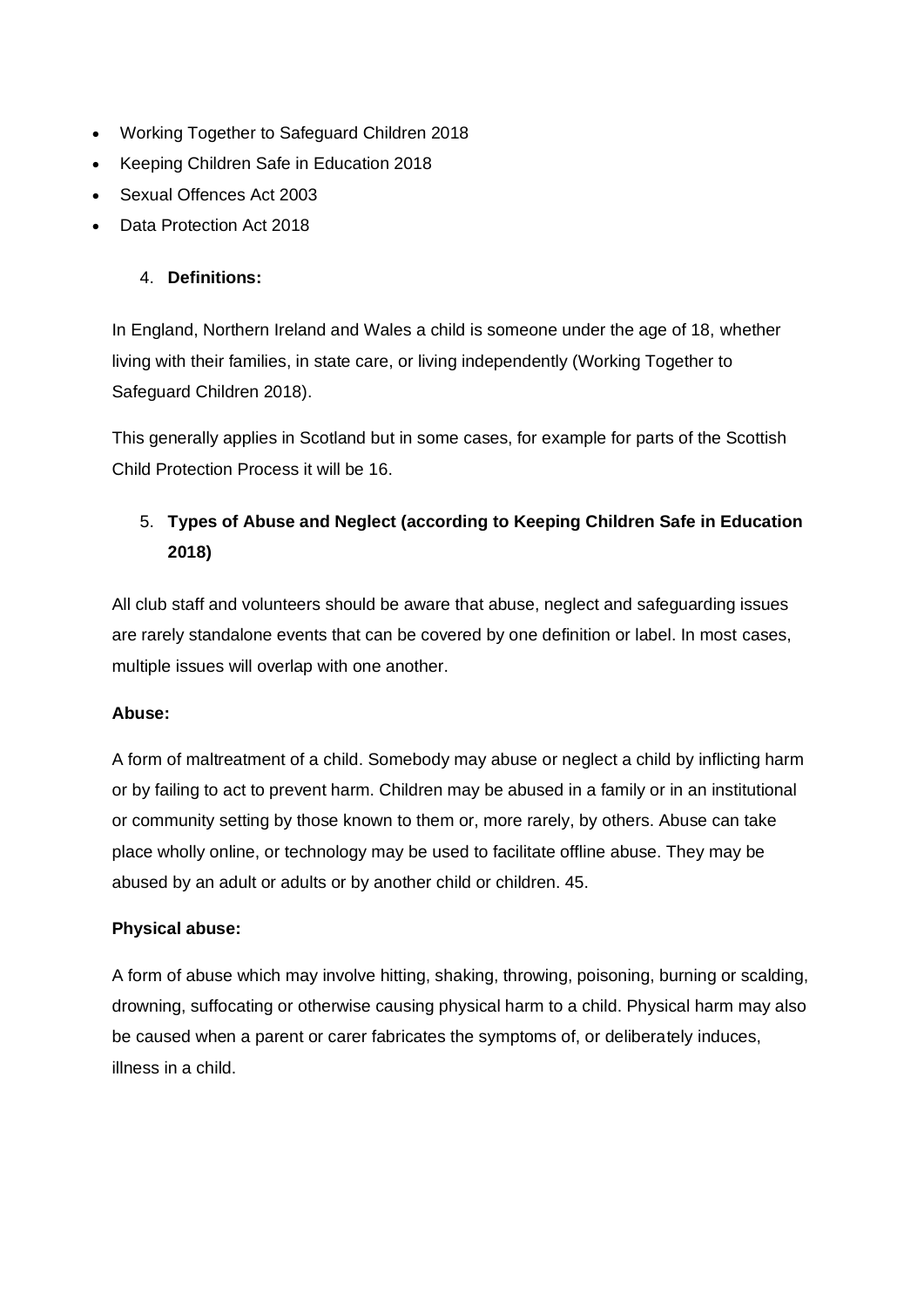#### **Emotional abuse:**

The persistent emotional maltreatment of a child such as to cause severe and adverse effects on the child's emotional development. It may involve conveying to a child that they are worthless or unloved, inadequate, or valued only insofar as they meet the needs of another person. It may include not giving the child opportunities to express their views, deliberately silencing them or 'making fun' of what they say or how they communicate. It may feature age or developmentally inappropriate expectations being imposed on children. These may include interactions that are beyond a child's developmental capability as well as overprotection and limitation of exploration and learning or preventing the child from participating in normal social interaction. It may involve seeing or hearing the ill-treatment of another. It may involve serious bullying (including cyberbullying), causing children frequently to feel frightened or in danger, or the exploitation or corruption of children. Some level of emotional abuse is involved in all types of maltreatment of a child, although it may occur alone.

#### **Sexual abuse:**

Involves forcing or enticing a child or young person to take part in sexual activities, not necessarily involving a high level of violence, whether or not the child is aware of what is happening. The activities may involve physical contact, including assault by penetration (for example rape or oral sex) or non-penetrative acts such as masturbation, kissing, rubbing and touching outside of clothing. They may also include non-contact activities, such as involving children in looking at, or in the production of, sexual images, watching sexual activities, encouraging children to behave in sexually inappropriate ways, or grooming a child in preparation for abuse. Sexual abuse can take place online, and technology can be used to facilitate offline abuse. Sexual abuse is not solely perpetrated by adult males. Women can also commit acts of sexual abuse, as can other children. The sexual abuse of children by other children is a specific safeguarding issue.

#### **Related issues:**

In addition to the above categories, there are other forms of harm or abuse that should involve the police and other organisations working together to protect children. These include: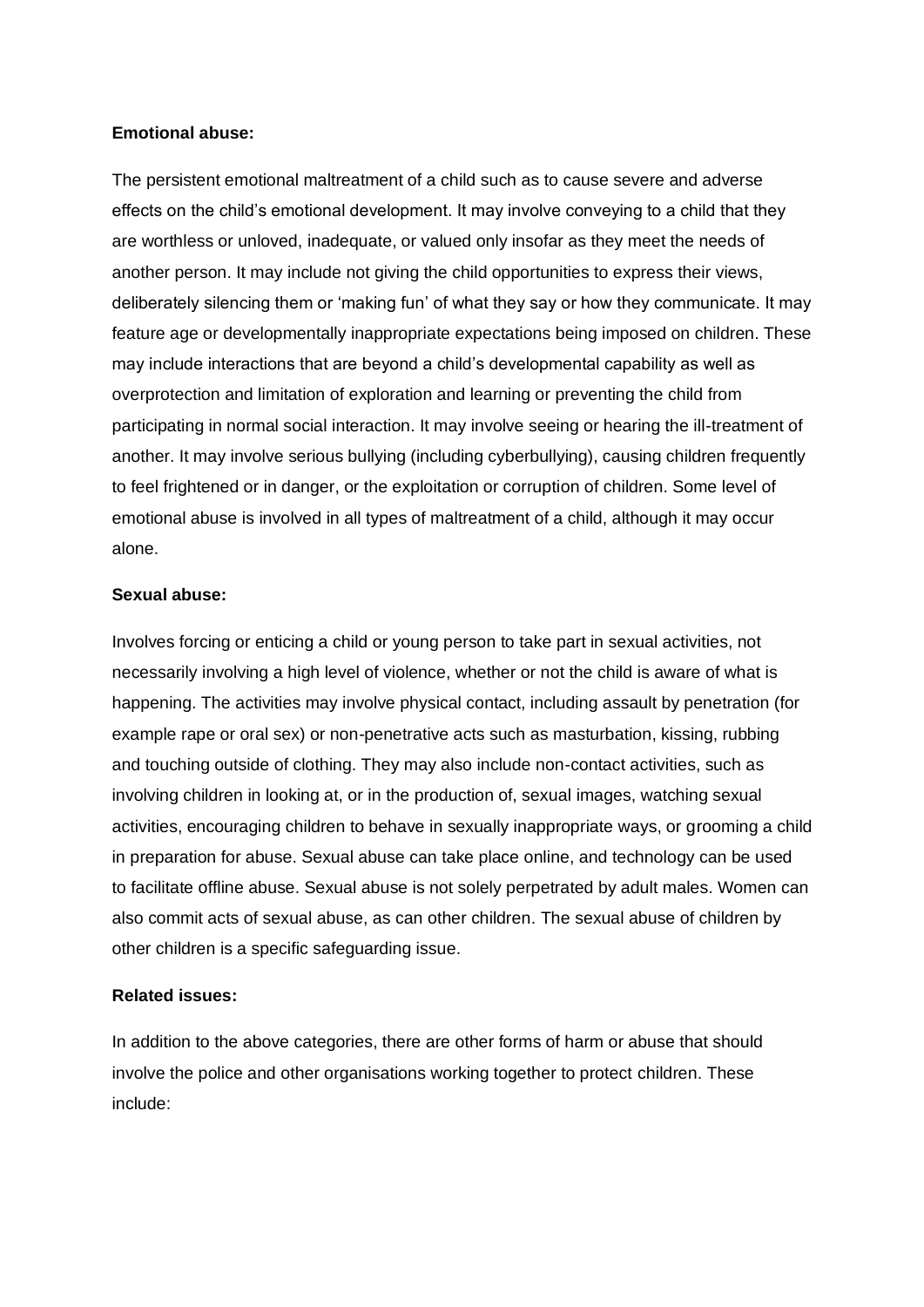- Bullying
- Child Sexual Exploitation
- Hate crimes
- Abuse in domestic settings
- Honour based violence
- Forced marriage
- Human trafficking
- Exploitation by radicalisers who promote violence
- Membership of gangs inclined to use violence.

Many of these areas are addressed in local multi-agency child or vulnerable adult safeguarding procedures. You may feel that these situations are so unlikely to arise that you would never be required to respond. However, it is as well to be aware of these other related areas, just in case your suspicions are raised.

#### **Poor practice:**

Sometimes, your concerns may relate to poor practice, where an adult or another young person's behaviour is inappropriate and may be causing distress to a child or young person. In the application of this policy, poor practice includes any behaviour which contravenes the principles of this document or the relevant Club/School/Academy/NGB Code of Conduct or brings Martial Arts into disrepute, or which infringes an individual's rights. Where poor practice is serious or repeated this could also constitute abuse and should be reported immediately. Examples of poor practice towards students, which should never be sanctioned include:

- Use of excessive, physical or humiliating punishments;
- Failure to act when you witness possible abuse or bullying;
- Being unaware of, or breaching, any relevant policy such as the Code of Ethics and Conduct;
- Spending excessive amounts of time alone with young people away from others;
- Inviting or allowing young people into your home where they will be alone with you;
- Engaging in rough, physical or sexually provocative activity;
- Allowing young people to use inappropriate language unchallenged;
- Making sexually suggestive comments even in fun;
- Reducing a person to tears as a form of control;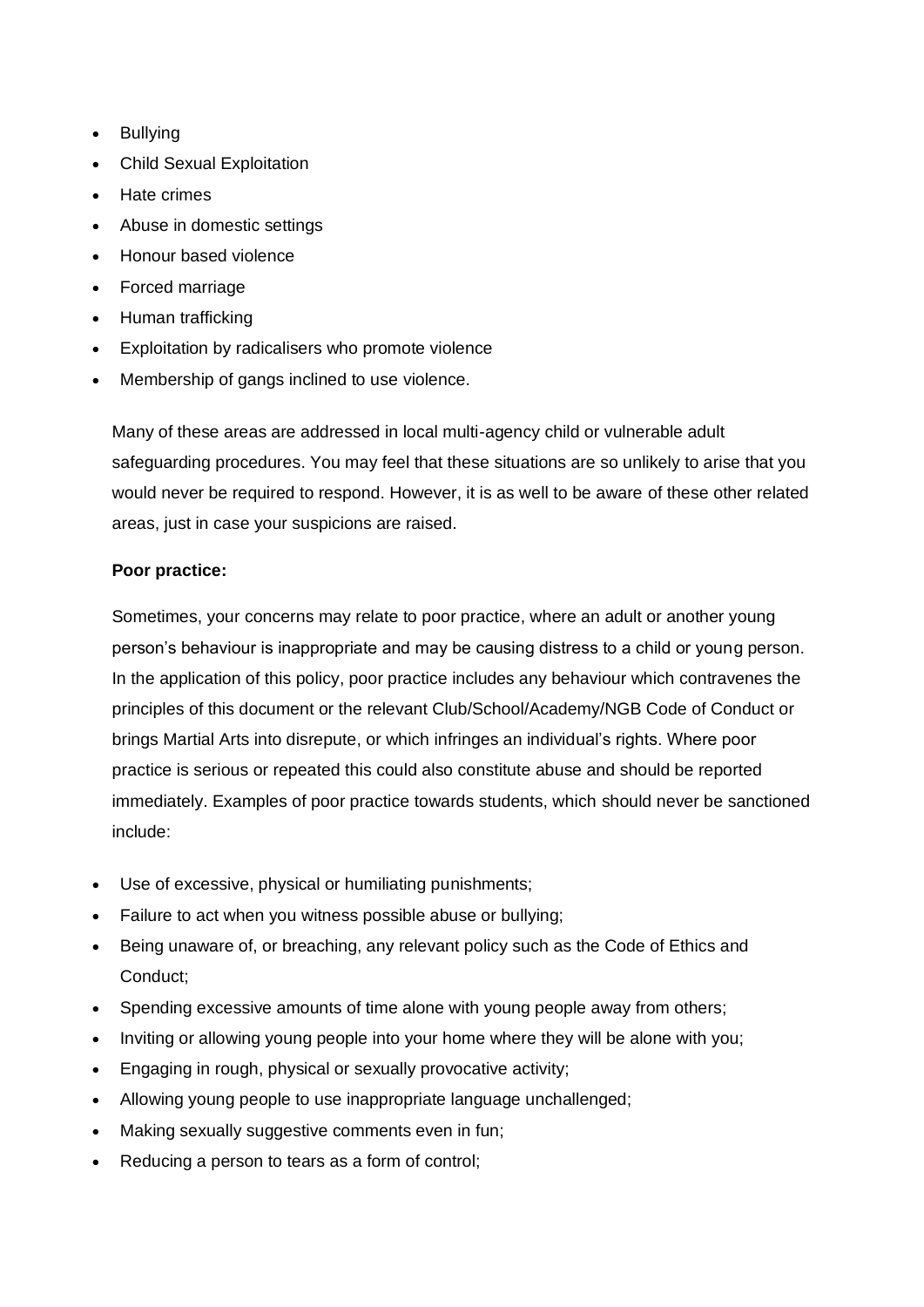• Allowing allegations made by a young person to go unchallenged, unrecorded or not acted upon;

Some participants may require assistance with personal care due to being very young or disabled. If a young person needs this level of support, it should be made clear to their parent/s that this can only be carried out by a designated carer and not by the instructor. Even if the instructor is trained in carrying out personal care tasks, this compromises their role as trainer and places them and the child in a vulnerable position. These support arrangements should clearly be in place and agreed to by all parties prior to the activities commencing.

#### 6. **Signs and Indicators of Abuse and Neglect:**

Indicators that a young person may be being abused may include the following:

- Unexplained or suspicious injuries such as bruising, cuts or burns, particularly if situated on a part of the body not normally prone to such injuries;
- An injury for which the explanation seems inconsistent;
- The young person describes what appears to be an abusive act involving him/her;
- Someone else (a young person or adult) expresses concern about the welfare of another;
- Unexplained changes in behaviour (e.g. becoming very quiet, withdrawn or displaying sudden outbursts of temper);
- Inappropriate sexual awareness;
- Engaging in sexually explicit behaviour;
- Sudden or unusual distrust of adults, particularly those with whom a close relationship would normally be expected;
- Having difficulty in making friends;
- Being prevented from socialising with other young people;
- Displaying variations in eating patterns including overeating or loss of appetite;
- Or a sudden weight change;
- Becoming increasingly dirty or unkempt.

It should be recognised that this list is not exhaustive and the presence of one or more of the indicators is not proof that abuse is actually taking place. A good working relationship with parent/guardians will help to identify any other concerns that a young person may be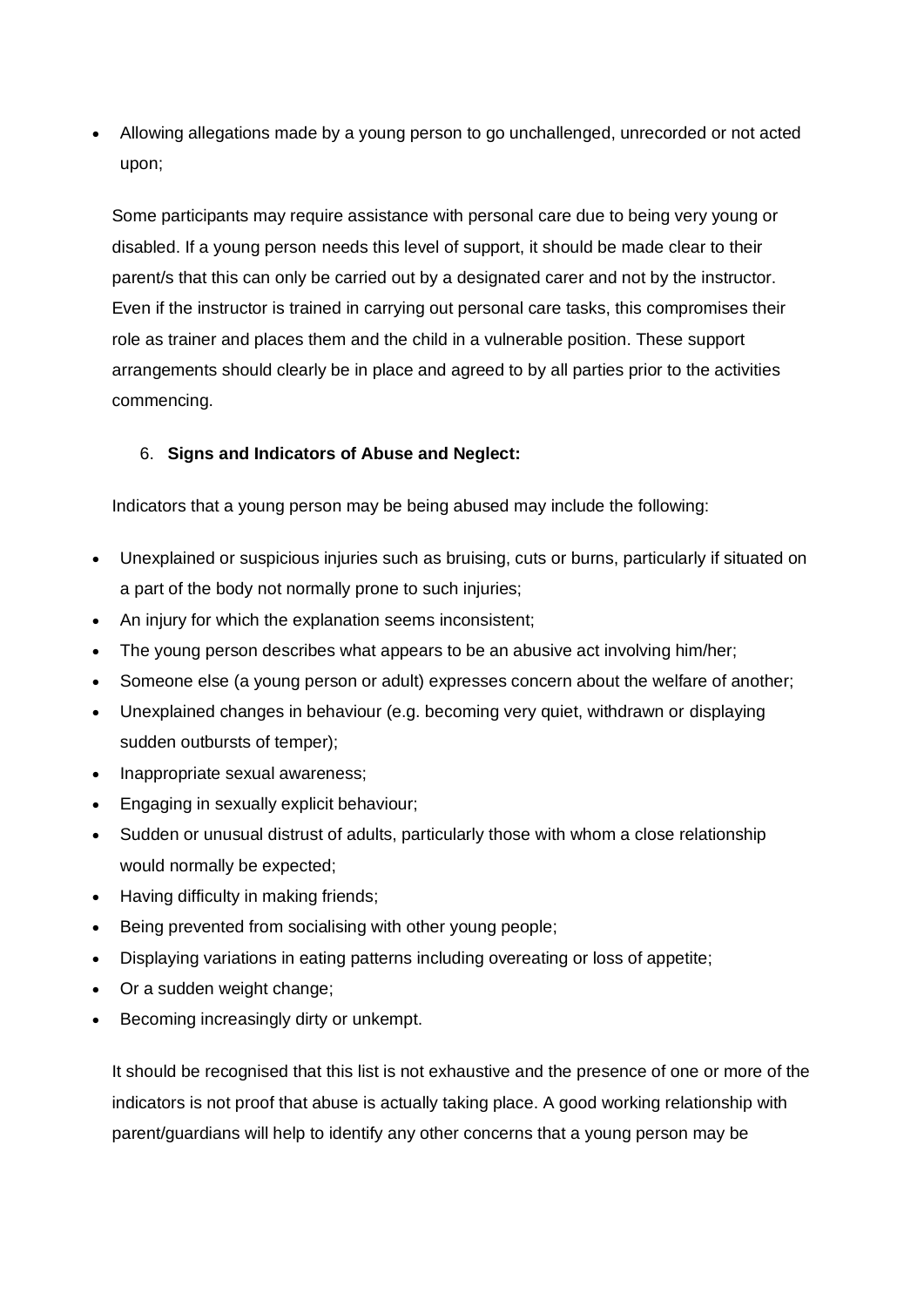experiencing. For example, a family bereavement which could cause some of the changes listed above.

**Remember it is not the responsibility of Satori-Do Shotokan Karate Club to decide if child abuse is occurring, but it is their responsibility to act on any concerns by reporting them.**

#### 7. **What to do if you have a concern or someone raises concerns with you:**

Satori-Do Shotokan Karate Club recognises '*everyone who works with children has a responsibility for keeping them safe. No single practitioner can have a full picture of a child's needs and circumstances and, if children and families are to receive the right help at the right time, everyone who comes into contact with them has a role to play in identifying concerns, sharing information and taking prompt action'* (page 11 para 16 Working Together to Safeguard Children 2018).

Whilst accepting this duty it is recognised Satori-Do Shotokan Karate Club is not responsible for deciding if abuse has occurred. It does however have a duty to respond and report concerns.

The Satori-Do Shotokan Karate Club will have an appropriately trained Designated Safeguarding Lead and Deputy.

**All safeguarding concerns and poor practice occurrences**, except if the issue concerns those individuals**, must** be reported to the DSL / Deputy. This includes issues raised concerning the activities of instructors or volunteers or, where there are concerns outside of the Satori-Do Shotokan Karate Club (for example at home, school or in the wider community). Where there is an allegation against an instructor or volunteer who works with children at the Satori-Do Shotokan Karate Club the DSL/Deputy must report the matter to the Local Authority Designated Officer.

Instructors and volunteers must also report the following to the DSL / Deputy and make a written record of what they have done, seen or heard:

- They have accidentally hurt a child;
- a child seems distressed in any manner;
- a child appears to be sexually aroused by their actions;
- a child misunderstands or misinterprets something they have said or done.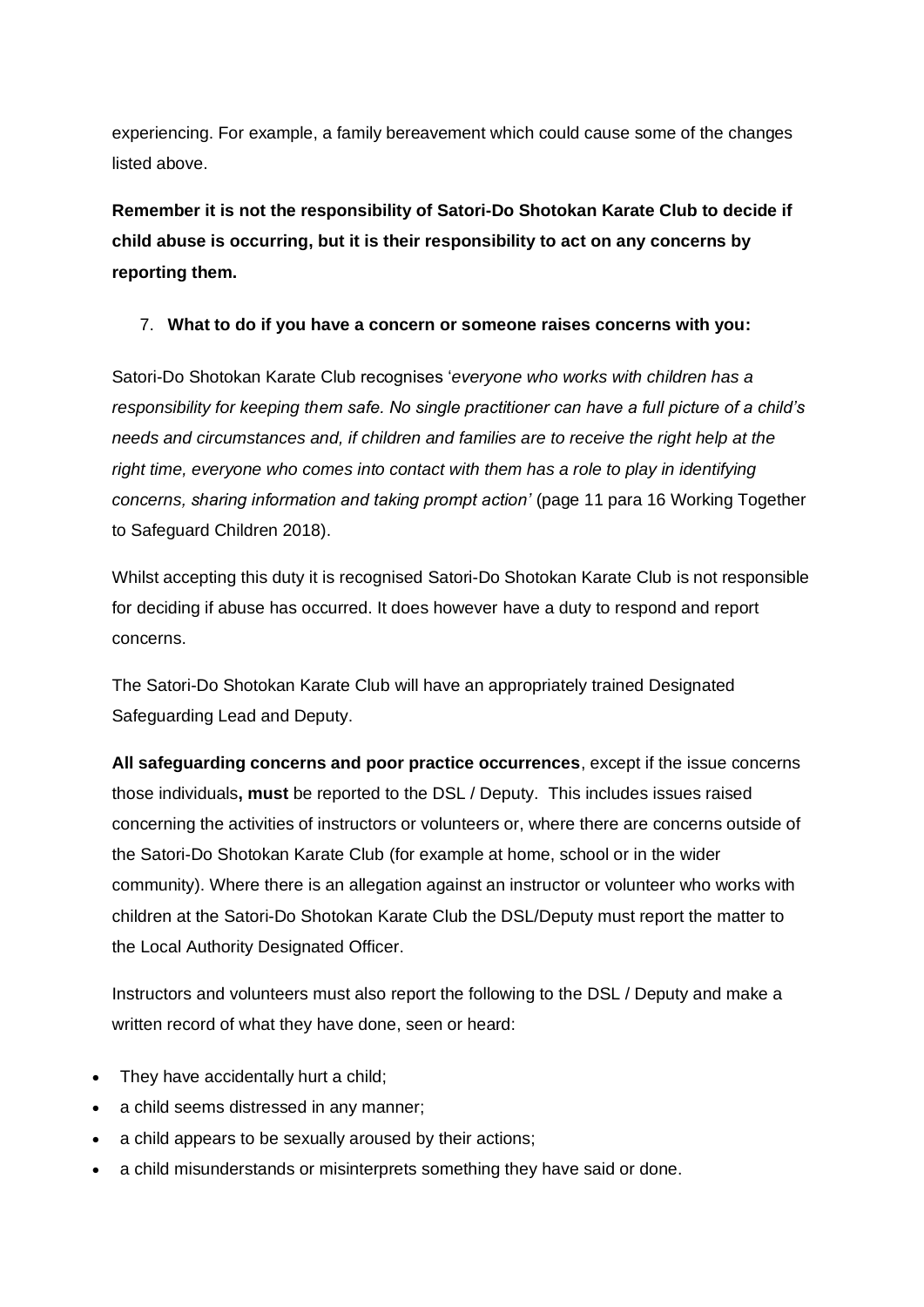**If you think a child is in immediate danger or requires medical attention**, you should call the emergency services on 999. You can also ring the NSPCC helpline on 0808 800 5000 to report immediate risks. This is an immediate responsibility and will take priority over informing the Designated Safeguard Lead or Deputy.

#### 8. **How to respond to a concern:**

It is always difficult to hear about or witness harm or abuse experienced by a child or young person. The following points will be helpful for both you and the child should they choose to disclose abuse to you:

- Stay calm.
- Listen carefully to what is said and try not to interrupt.
- Find an appropriate point early on to explain that it is likely that the information will need to be shared with others – do not promise to keep secrets.
- Allow them to continue at their own pace.
- Ask questions for clarification only and avoid asking questions that suggest an answer (leading questions).
- Reassure them that they are not to blame and have done the right thing in telling you. If the concern is serious explain that you will need to get support from other trained people to help keep the child safe. This must be shared even if the child doesn't want you to tell anyone else.
- Tell them what you will do next and with whom the information will be shared. If they are adamant that they do not wish the information to be shared, explain that you will have to tell your Designated Safeguarding Lead and that it will be discussed further with them.
- Be aware of the possibility of forensic evidence if the disclosure relates to a recent incident of physical harm or injury and try to protect any supporting materials e.g. bedding or clothing.
- Contact your Designated Safeguarding Lead.
- Where you are unable to contact your Designated Person, advice can be sought from statutory agencies or the NSPCC Helpline.
- All serious concerns must be referred to statutory agencies.
- Where the concern or allegation is about a member of staff or a volunteer, this must like all other concerns be reported to the Designated Safeguarding Lead (DSL) or Deputy. The DSL if they consider the concern to be serious, for example potentially child abuse or a crime they must report the incident to the Local Authority Designated Officer or the Police.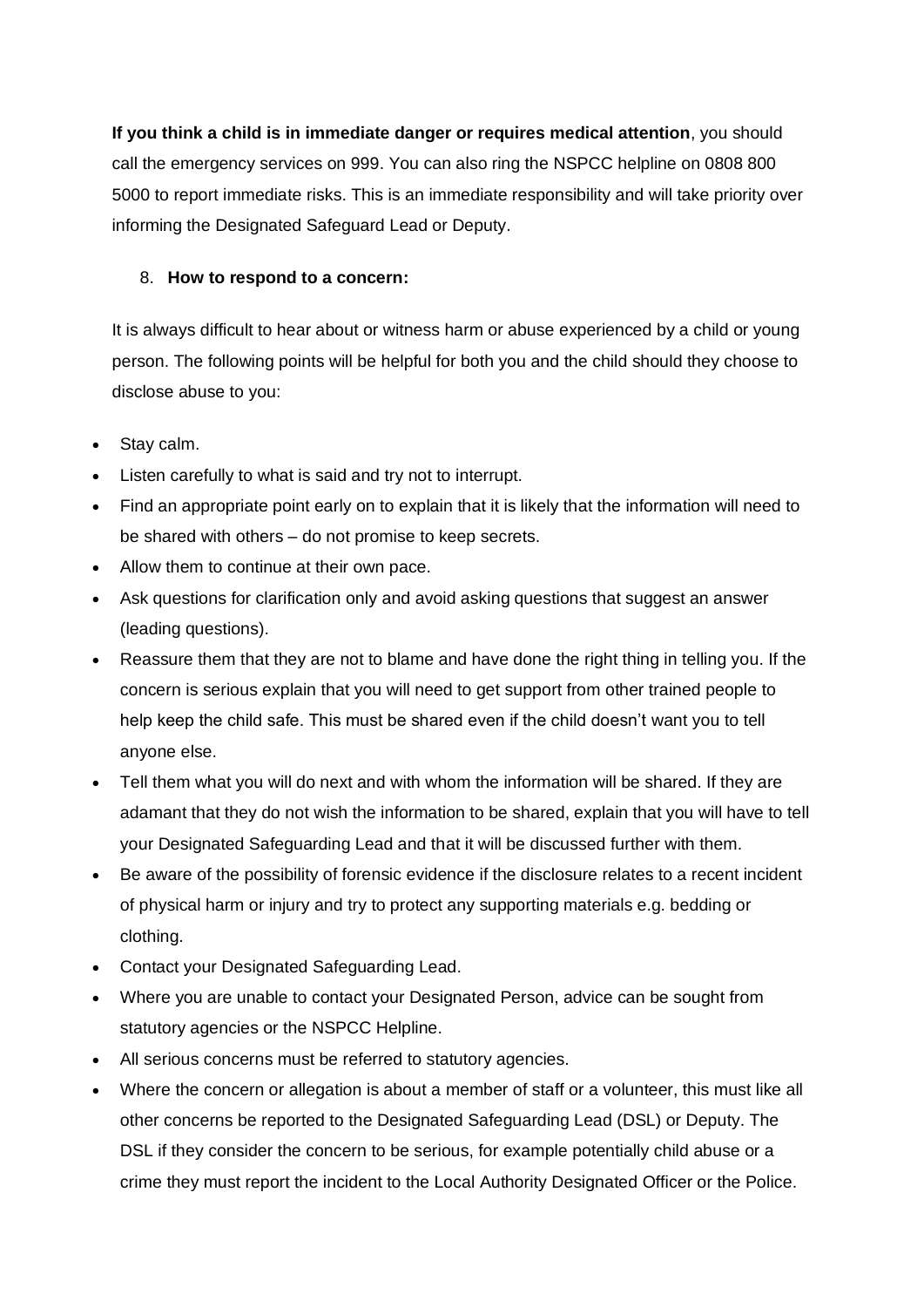When a safeguarding concern or poor practice has been identified concerning a specific child the parents/guardians/carers of that child should be notified. Where the DSL/Deputy has reported the incident to the statutory authorities, advice should be sought from them regarding this duty before notifying the parents/guardians/carers.

#### **Safeguarding Children Flowchart:**

The example Flowchart below is from the CPSU. If you require a variation of this, please refer to their website.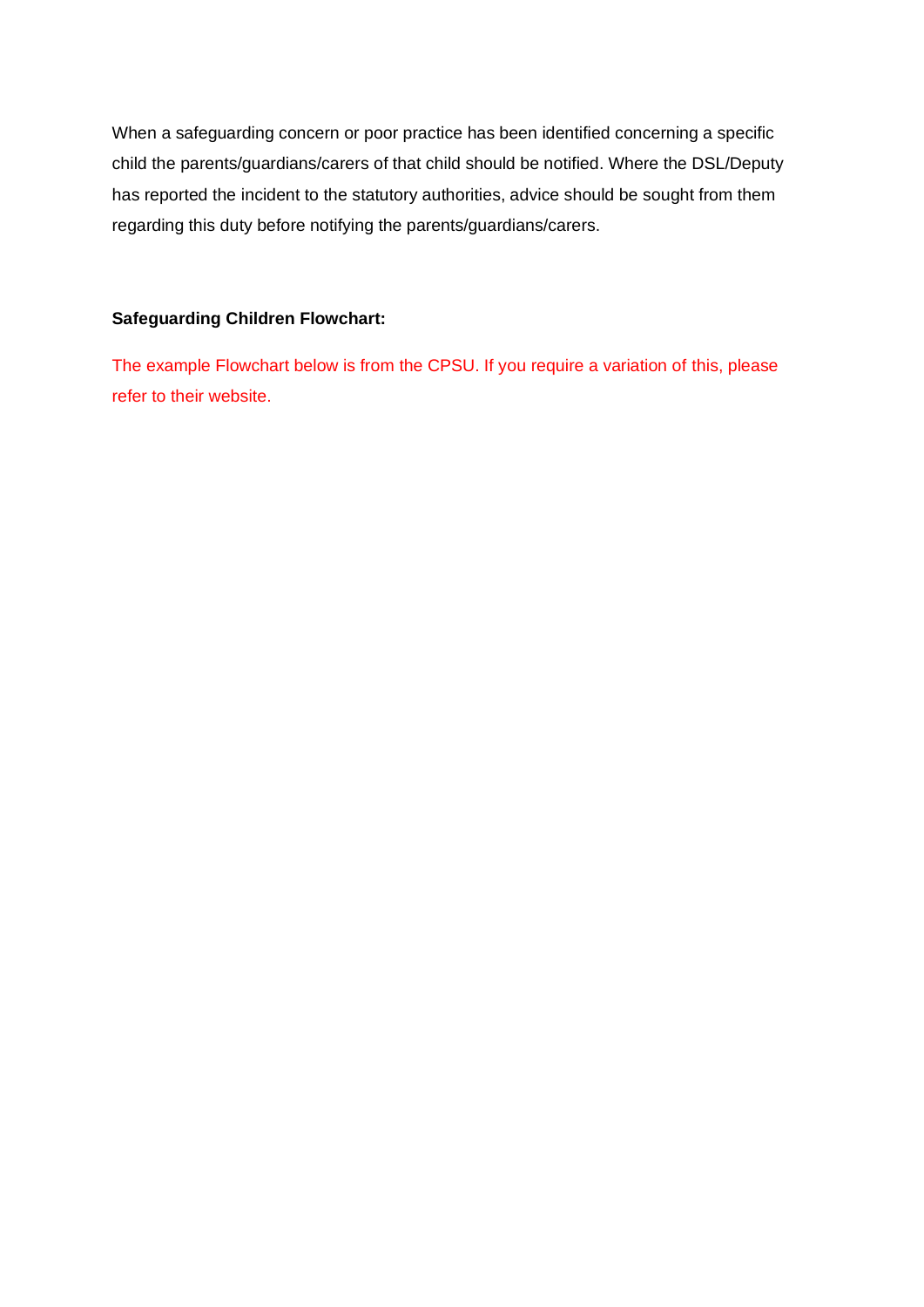#### 1. About the behaviour of the organisation's staff member or volunteer

(e.g. allegation about a coach or officer's behaviour towards a child)



#### 9. **Recording:**

Should a child make a disclosure, a record in writing must be made as soon as possible, using their words as closely as possible and where relevant, using the club report form. Note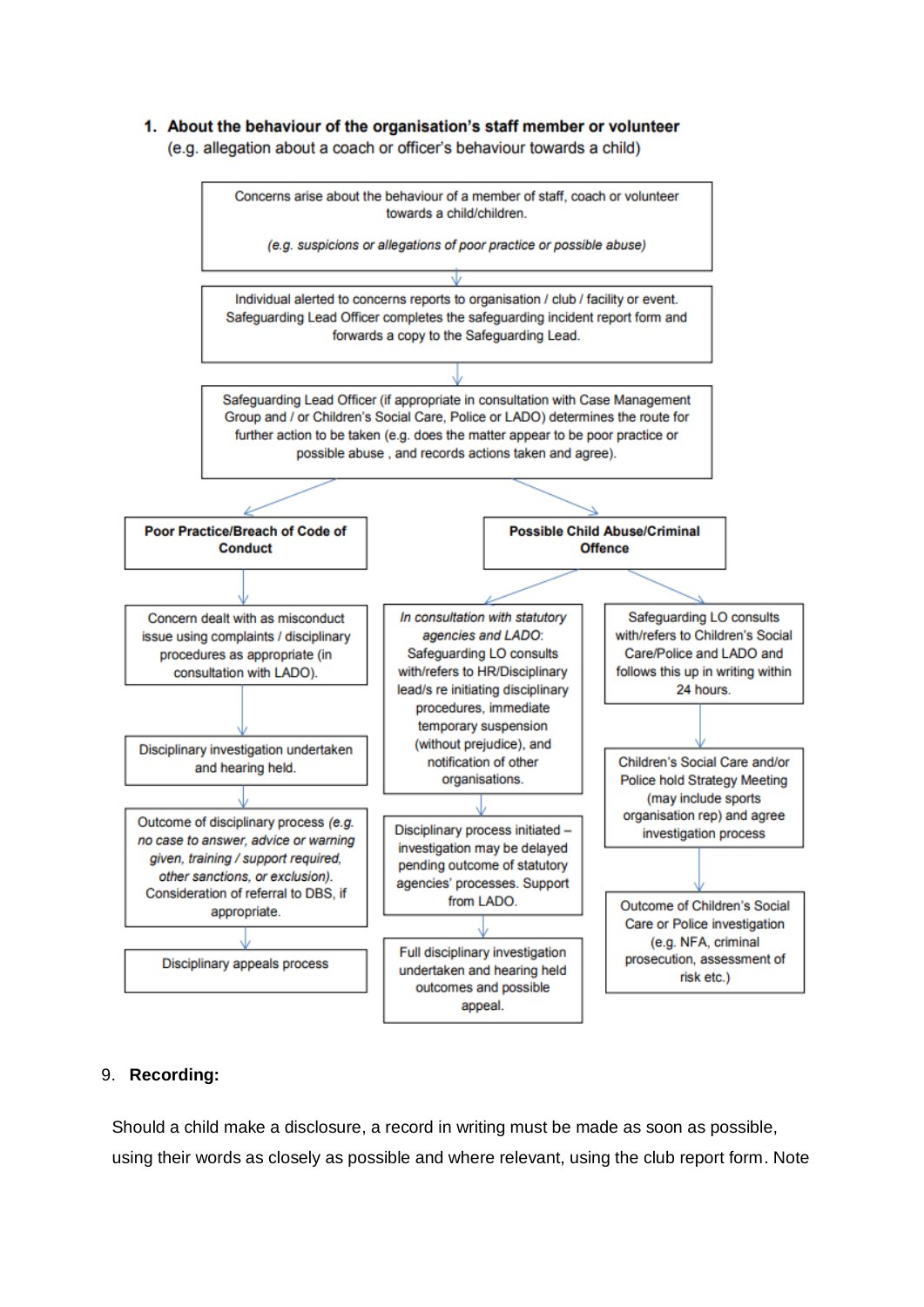the date, time, any names mentioned, names and addresses to whom the information was given and who else is aware of the allegation. Note or describe clearly any visible injury.

Take care to distinguish between fact, observation, allegation and opinion. It is important that the information you have is accurate.

Recording of any incident, including possible abuse or poor practice incidents, should also follow this procedure. In all situations, including those in which the cause of concern arises either from a disclosure of abuse or from suspicion of abuse, it is vitally important to record the details, regardless of whether they are shared with a statutory agency, as soon as possible using the Incident Referral Form

The record should be clear and factual as it may be needed by child or adult protection agencies and may, in the future, be used as evidence in court. Records should be kept securely and shared only with those who need to know about the incident.

Throughout the process of any safeguarding cases, accurate records should be made and maintained.

#### **Codes of Conduct and Ethics:**

The codes of conduct and ethics for all those involved at Satori-Do Shotokan Karate Club can be found as a separate guidance sheet. It is essential these are followed in so the highest possible standards of behaviour and conduct in Martial Arts activities are maintained. The principles must be adhered to at all times so that Martial Arts can be enjoyed by all. All those involved at Satori-Do Shotokan Karate Club will show their understanding and commitment to the codes of conduct and ethics by signing a copy of the relevant guidance sheet.

#### **Safer Recruiting:**

At the Satori-Do Shotokan Karate Club we take all reasonable steps to ensure unsuitable people are prevented from working with children. Whilst there may be some reservations that volunteers could be put off by having to go through a recruitment process, it is important to ensure reasonable steps have been taken to identify unsuitable individuals. A guidance sheet can be found which outlines safer recruiting in further detail.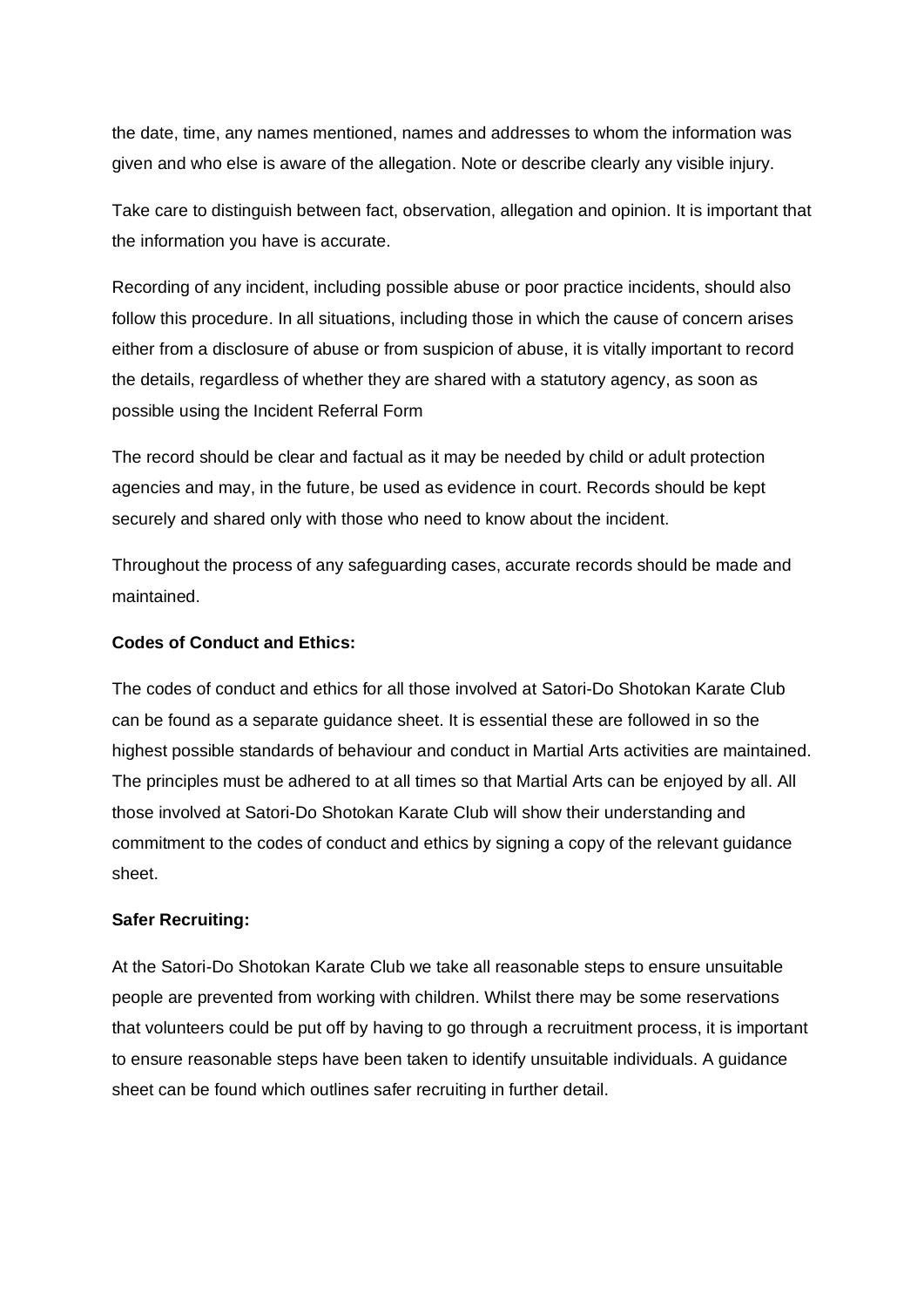#### **Supervision, support and training:**

All senior instructors and volunteers at the Satori-Do Shotokan Karate Club will be well informed, supervised and supported to ensure that they effectively safeguard children and know how to respond to any concerns.

Satori-Do Shotokan Karate Club will ensure that all resources are available to encourage the development of instructors and volunteers. This will include:

- A safeguarding folder for all instructors and volunteers, with policies and relevant forms inside for their own reading.
- Ongoing support and monitoring.

There are currently no formal qualifications specifically for safeguarding and protecting children in sport. However, training developed by sports and other organisations is available to strengthen the skills and knowledge of the sporting children's workforce to safeguard children and young people. Training plays an important role in equipping staff and volunteers to do their job safely and effectively. Different safeguarding training is available depending on the person's role.

# **Whistleblowing:**

It's important that people within the Satori-Do Shotokan Karate Club have the confidence to come forward to speak or act if they're unhappy with anything.

Whistleblowing occurs when a person raises a concern about dangerous or illegal activity, or any wrongdoing within their sports organisation. The NSPCC has a [whistleblowing advice](https://www.nspcc.org.uk/what-you-can-do/report-abuse/dedicated-helplines/whistleblowing-advice-line/)  [line](https://www.nspcc.org.uk/what-you-can-do/report-abuse/dedicated-helplines/whistleblowing-advice-line/) to support professionals who have concerns about how child protection issues are being handled in their own or another organisation.

More detail can be found on the Whistleblowing Guidance Sheet.

# **Complaints:**

In order to ensure we develop an open culture where children, instructors and volunteers feel able to express any concerns, we have a procedure for dealing with complaints from a child, worker, volunteer, parent or carer.

This should be linked to the organisation's complaints procedures, ensuring the provision of support and advocacy for the people involved.